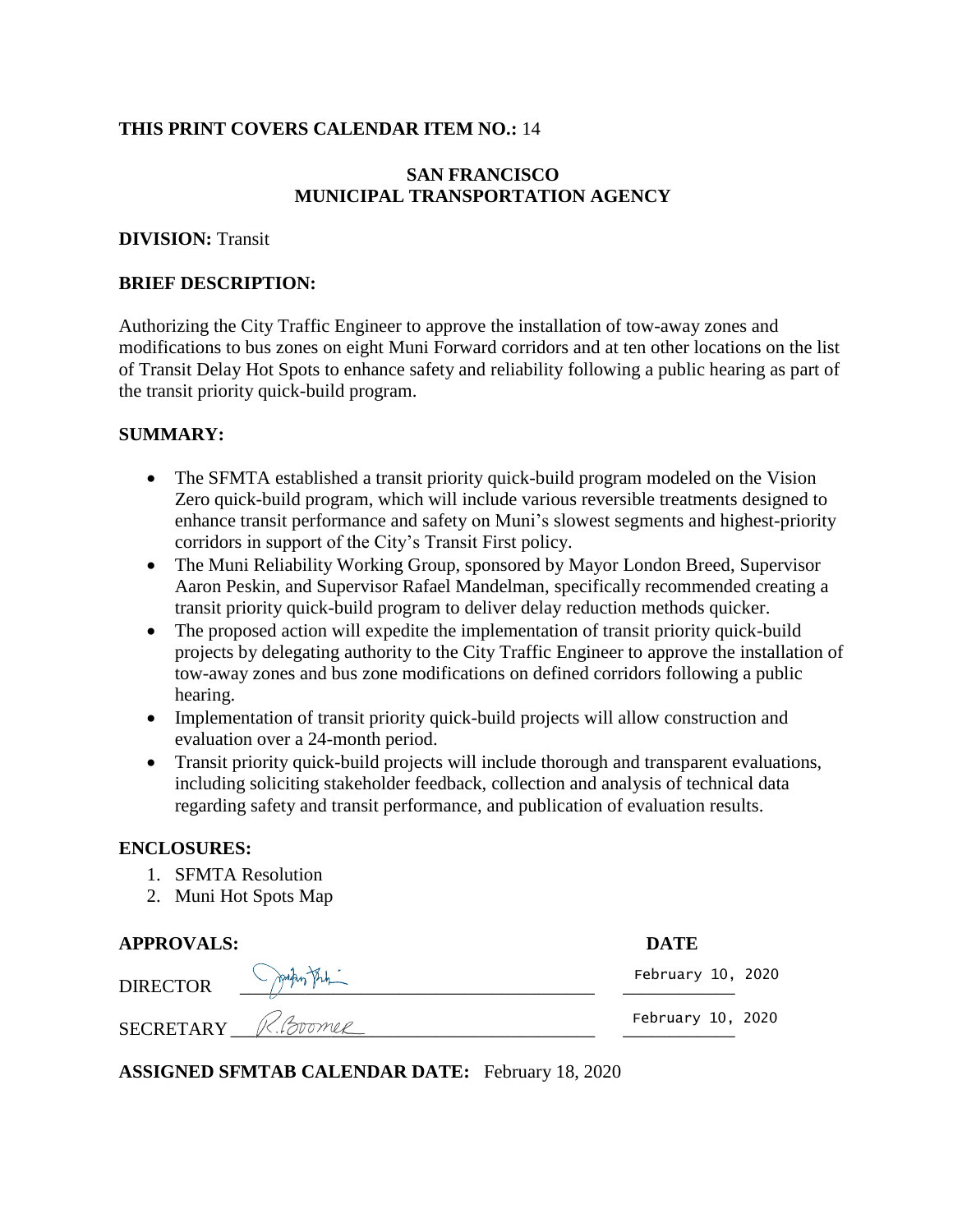# **PURPOSE**

Authorizing the City Traffic Engineer to approve the installation of tow-away zones and modifications to bus zones on eight Muni Forward corridors and at ten other locations on the list of Transit Delay Hot Spots to enhance safety and reliability following a public hearing as part of the transit priority quick-build program.

# **STRATEGIC PLAN GOALS AND TRANSIT FIRST POLICY PRINCIPLES**

This action supports the following SFMTA Strategic Plan Goals and Transit First Policy Principles:

Goal 1: Create a safer transportation experience for everyone.

Objective 1.1: Achieve Vision Zero by eliminating all traffic deaths.

Objective 1.2: Improve the safety of the transit system.

Goal 2: Make transit and other sustainable modes of transportation the most attractive and preferred means of travel.

Objective 2.1: Improve transit service. Objective 2.2: Enhance and expand use of the city's sustainable modes of

Transportation.

Transit First Principles:

- 1. To ensure quality of life and economic health in San Francisco, the primary objective of the transportation system must be the safe and efficient movement of people and goods.
- 2. Decisions regarding the use of limited public street and sidewalk space shall encourage the use of public rights of way by pedestrians, bicyclists, and public transit, and shall strive to reduce traffic and improve public health and safety.
- 3. Transit priority improvements, such as designated transit lanes and streets and improved signalization, shall be made to expedite the movement of public transit vehicles (including taxis and vanpools) and to improve pedestrian safety.

# **DESCRIPTION**

San Francisco adopted the Transit First policy in 1973, committing the City to prioritize public transit, bicycling, and walking. As part of implementing that policy, SFMTA developed the Muni Forward program, which is making investments in the design and engineering of transit priority street upgrades to improve transit reliability.

Muni Forward transit priority projects are generally focused on Muni's most heavily used transit lines. Over 60 miles of transit priority improvements have been approved since 2014, with more corridors starting outreach soon. Where SFMTA has made Muni Forward upgrades, average transit travel times have typically improved by 10-20%, and riders are experiencing fewer major delays. Even as transit ridership is declining nationally, ridership is increasing on corridors where Muni Forward capital and service investments are focused, including a 14% ridership increase on Muni Rapid bus lines from 2016 to 2018. Muni Forward projects have also improved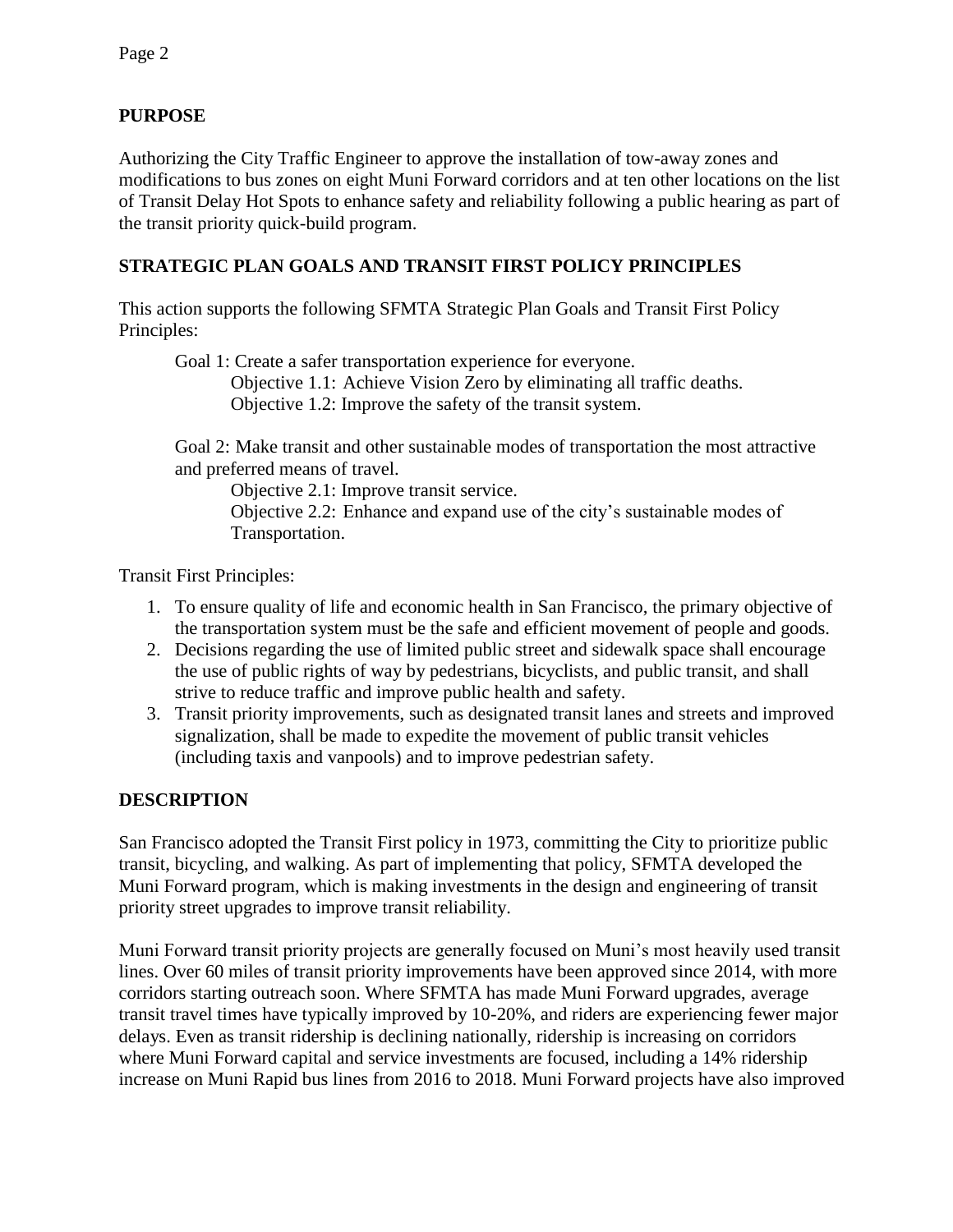pedestrian safety and reduced the number of injury collisions on major transit corridors such as Taraval and Mission streets.

To complement this corridor-based approach to transit reliability improvement, SFMTA staff developed a "hot spot" approach focused on the slowest short segments in the system. The top ten Transit Delay Hot Spots (Hot Spots) were identified by analyzing stop-to-stop Automated Passenger Counter (APC) data for every line in the Muni system, and determining the slowest ten segments during the AM and PM peak periods, using spring 2019 data. These short segments range from 250 feet to 680 feet in length. Each of these segments have median travel speeds of 3 miles per hour or less. A map of these locations is included as Appendix 2 to this report.

To help expedite the delivery of transit priority improvements, the SFMTA plans to implement transit priority quick-build projects on certain Muni Forward corridors and on the top ten Hot Spots in the Muni system by installing reversible and/or adjustable treatments, and other parking and traffic modifications. The transit priority quick-build program is modeled on the Vision Zero quick-build program and leverages the Vision Zero quick-build program's amendments to the Transportation Code, which enable staff to accelerate installation of transportation improvements. More than ten projects were either constructed or approved by the Vision Zero Quick-Build program in 2019.

Transit priority quick-build projects will draw from treatments that the City Traffic Engineer is currently authorized to implement, including transit queue jumps, stop location changes, Muni exceptions from turn requirements, painted safety zones at stops, adjustments to parking regulations, and changes to the configuration of traffic lanes. These improvements will be implemented using materials such as roadway and curb paint, traffic signs, traffic delineators, traffic signal changes and transit boarding islands.

In addition to measures that can be implemented under the City Traffic Engineer's existing authority, staff recommends that the SFMTA Board delegate authority to the City Traffic Engineer to approve the installation of tow-away zones and modifications to bus zones on a defined set of corridors to accelerate quick-build improvements. The proposed action would authorize the City Traffic Engineer to install tow-away zones and modify bus zones along these designated locations (discussed below) to establish safe boarding facilities for riders and improve the efficiency of transit stop placement. For instance, SFMTA Board approval would allow for the extension of existing transit boarding islands to improve safety, the addition of right turn pockets to alleviate traffic delay, and optimizing of stops from near side to far side of traffic signals to allow buses to take advantage of transit signal priority.

## *Policy Background*

On January 21, 2020, the Muni Reliability Working Group, sponsored by Mayor London Breed, Supervisor Aaron Peskin, and Supervisor Rafael Mandelman, presented its recommendations to improve Muni performance to the SFMTA Board. The recommendations include several priority actions focused on delivering delay reduction methods quicker and with a more iterative approach, including the following: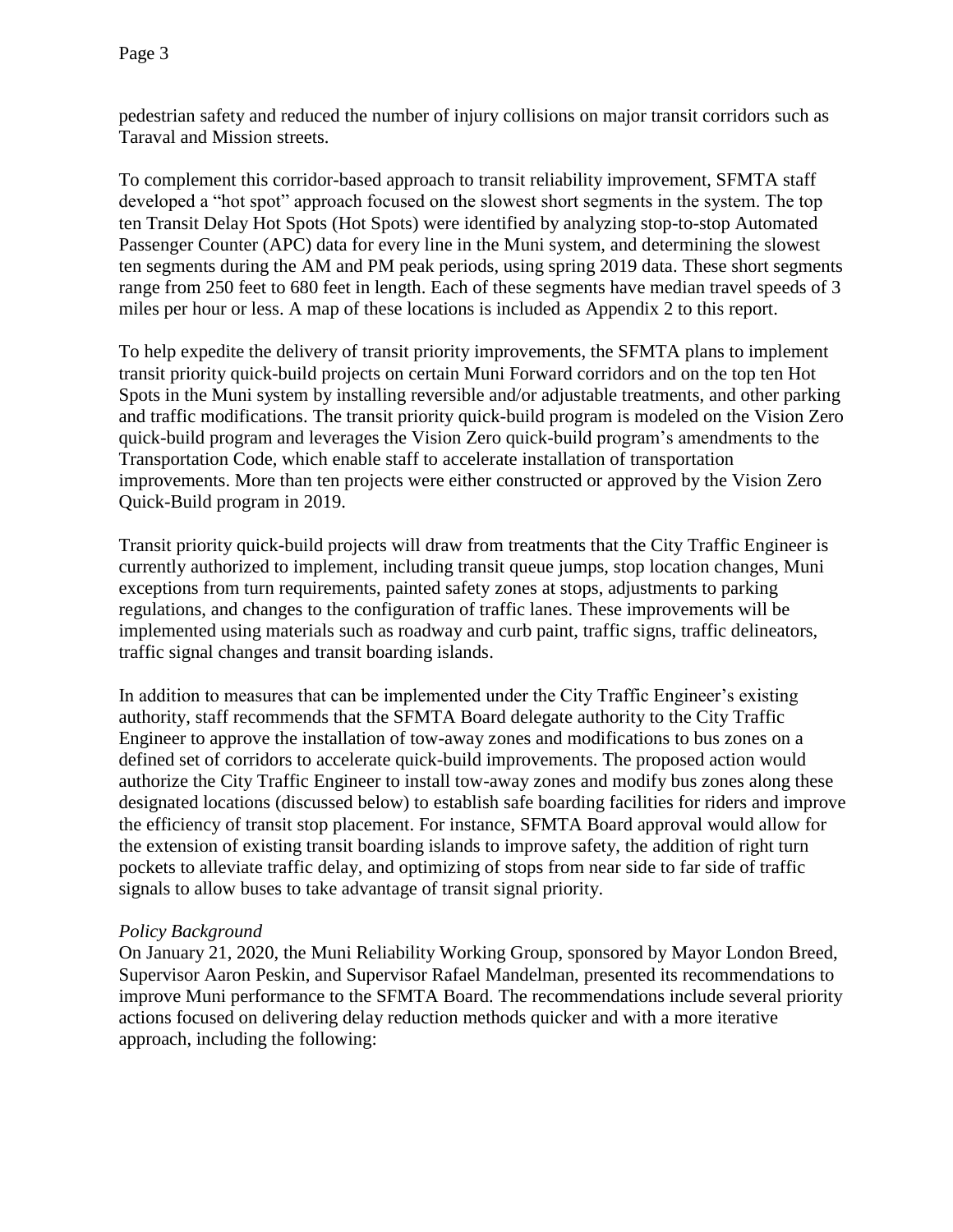- "Create a quick-build program for transit priority investments that mirrors the Vision Zero quick-build program."
- "Provide active and consistent leadership support at all levels for proven delay reduction methods serving transit – examples include red lanes, transit preferential signals, and quick build designs."
- "Proactively communicate to the public the SFMTA's process of testing, analysis, iteration, and showing effectiveness of transit improvements"

Staff established a transit priority quick-build program in response to these recommendations. The proposed action responds to the Muni Reliability Working Group's recommendations by expanding the City Traffic Engineer's authority to implement transit priority quick-build improvements, including approving the installation of tow-away zones and bus zone modifications on defined corridors. SFMTA Board approval of this delegation will significantly shorten the time to benefits by allowing for a more iterative field-testing and iteration of potential design modifications, resulting in expedited installation of transit reliability enhancements.

The transit priority quick-build program will include clear accountability through required evaluation and reporting, which supports the Muni Reliability Working Group's recommendation to "proactively communicate to the public the SFMTA's process of testing, analysis, iteration, and showing effectiveness of transit improvements."

# *Future Muni Forward Corridors, Delay Hot Spots and Initial Project Locations*

To implement transit priority quick-build projects on a timely basis, staff requests that the SFMTA Board authorize the City Traffic Engineer to install tow-away zones (to improve safety at stops and implement transit reliability improvements) and remove, relocate or lengthen bus zones on the following eight corridors and ten Hot Spots, based upon a determination of public convenience and necessity including, but not limited to, the alleviation of transit delay and public safety:

Muni Forward corridors:

- J Church line on between Duboce Avenue and Geneva Avenue
- K Ingleside line on Ocean Avenue between Junipero Serra Boulevard and Geneva Avenue
- M Oceanview line between Junipero Serra Boulevard and Geneva Avenue
- N Judah line between Church Street and La Playa
- 22 Fillmore line on Fillmore Street between Duboce Avenue and Marina Boulevard
- 29 Sunset (entire route)
- 1 California (entire route)
- 5 Fulton line on Fulton Street between Arguello Boulevard and Park Presidio

Top Ten Hot Spots:

37 Corbett: Church Street and Market Street to 14th Street and Church Street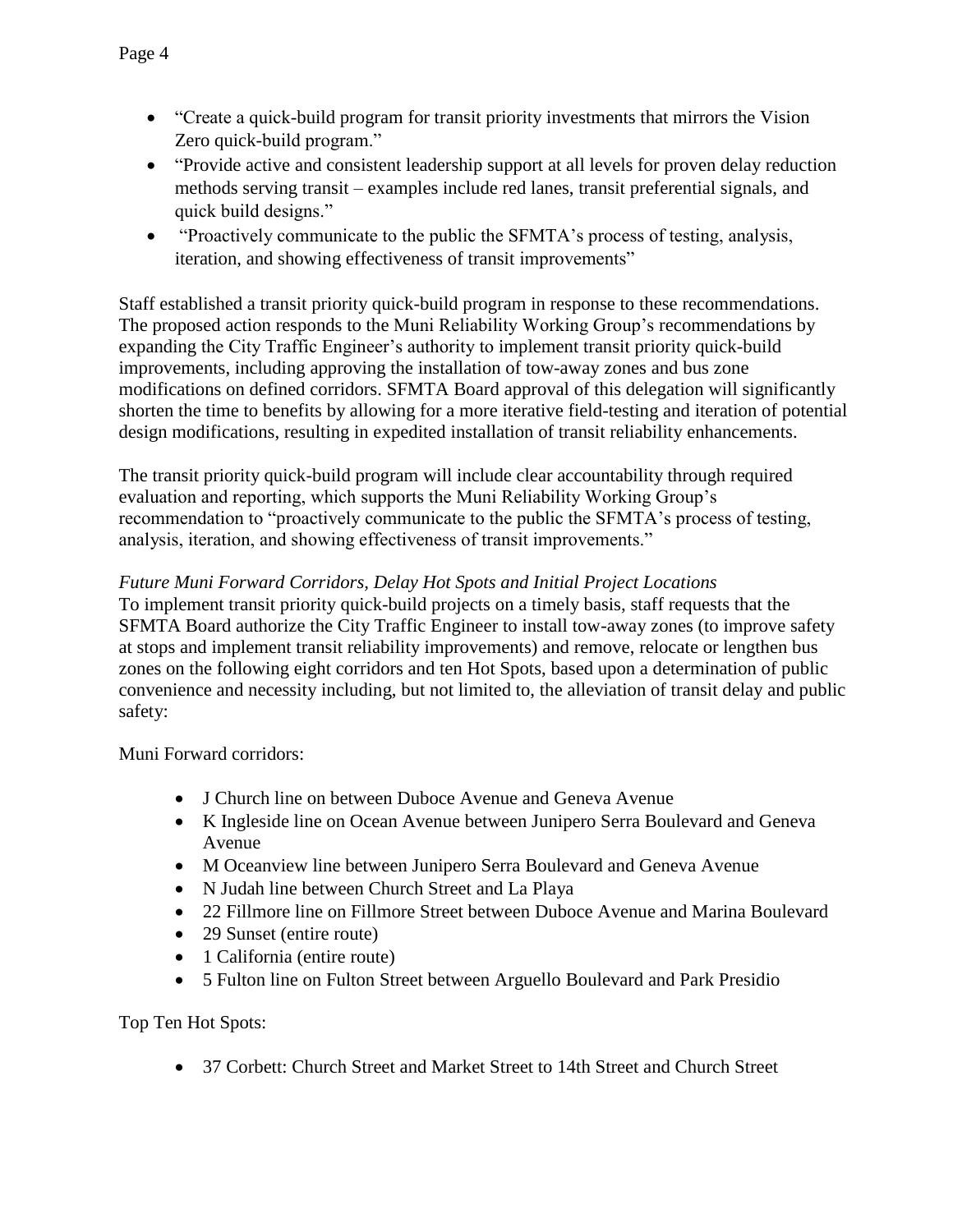- 44 O'Shaughnessy: Woodside Avenue and Portola Drive to O'Shaughnessy Boulevard and Portola Drive
- 54 Felton: Van Dyke Avenue and Lane Street to Williams Avenue and 3rd Street
- 30X Marina Express: Pine Street and Front Street to Pine Street and Battery Street
- 27 Bryant: Cyril Magnin Street and Market Street to 5th Street and Mission Street
- 44 O'Shaughnessy: Silver Avenue and San Bruno Avenue to Silver Ave and Bayshore Blvd
- 8AX Bayshore "A" Express and 8BX Bayshore "B" Express: Kearny Street and Sutter Street to Kearny Street and Bush Street
- 19 Polk: Larkin Street and O'Farrell Street to Geary Street and Larkin Street
- 24 Divisadero: Cortland Avenue and Mission Street to 30th Street and Mission Street
- 1BX California "B" Express (and other express routes): Bush Street and Sansome Street to Sansome Street and Pine Street

Note that this delegation is only for the corridors and Hot Spots listed above and cannot be used for other projects unless subsequent SFMTA Board approval is obtained. Based on the outcome of this effort, staff will likely bring new Delay Hot Spot and Muni Forward project locations for SFMTA Board review in the future.

Staff anticipates that this list of quick-build projects will be delivered over a multi-year period. In some instances, it is possible that no quick-build project will be built if a larger capital project is required to address the sources of delay. In some cases, the quick-build project will be the main program for improvement on a given corridor, while in other cases it may be the first step in a larger effort that includes a full Muni Forward capital project, depending on the corridor and its design needs. Staff will return to the SFMTA Board for their review before any permanent Muni Forward capital projects are constructed on these corridors.

## *Public Hearing*

If the City Traffic Engineer is authorized to implement tow-away zones and bus zone modifications on the corridors and locations listed above, a public hearing will be held first on the proposed changes. The public will be notified of the public hearing at which the proposed transit priority quick-build parking and traffic modifications are presented by (1) a posting on at least two utility poles in the affected area for no less than ten calendar days prior to the hearing, (2) via the SFMTA's website consistent with Transportation Code requirements, and (3) at any impacted bus or train stops.

## *Construction and Evaluation*

For quick-build projects, construction and evaluation will occur over a 24-month period. During this time, SFMTA staff will conduct thorough and transparent evaluations, including soliciting stakeholder feedback and collecting and analyzing technical data on the safety and performance of safety improvements. Staff will establish specific evaluation standards for each project. Results from transit priority quick-build project evaluations will be publicized on the SFMTA website.

Transit priority quick-build projects will allow the SFMTA to implement transit reliability and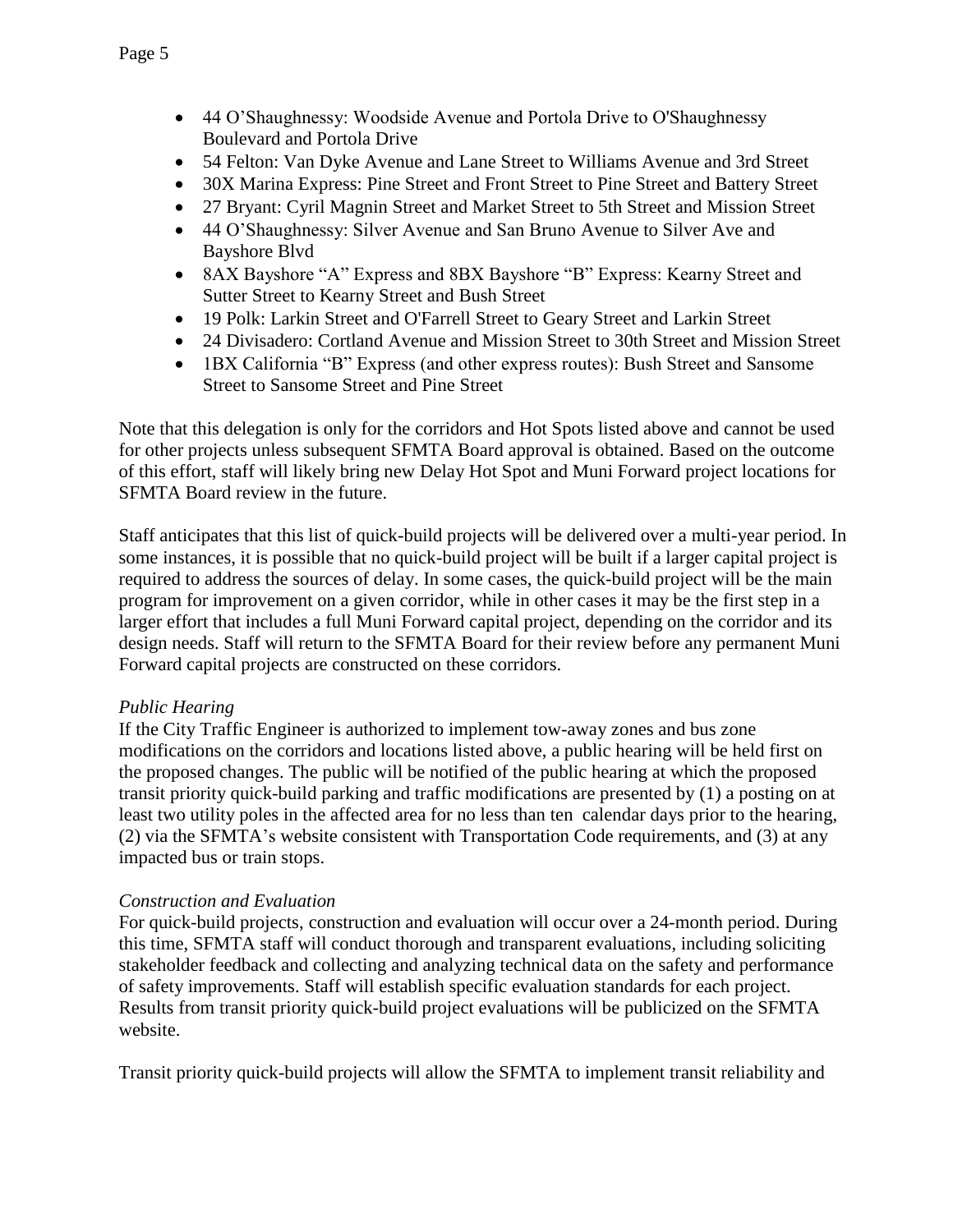safety improvements more quickly, provide an opportunity for SFMTA staff to evaluate the effectiveness of improvements, and allow the public to see the actual specific improvements on the ground, observing how they change operations for all users. After a 24-month evaluation phase for each project, SFMTA staff will report to the SFMTA Board of Directors on the results of the project evaluation and provide any recommendations for additional adjustments or longerterm improvements that may be pursued as part of a future Muni Forward capital project.

If a future Muni Forward corridor project is planned in the project area, the results of the evaluation may be used to help inform the design of the project. Staff will return to the SFMTA Board for approval before any permanent, non-reversible capital improvements are made on the corridor.

# **STAKEHOLDER ENGAGEMENT**

Based on input from stakeholders at previous SFMTA Board of Directors meetings as well as input from Mayor Breed and the Muni Reliability Working Group, the public wants transit reliability improvements on San Francisco's most heavily used Muni lines and its slowest segments to occur quickly. With the implementation of transit priority quick-build projects, transit riders will see and use transit reliability improvements and provide feedback to the SFMTA that will in-turn be shared publicly on the SFMTA website and with the SFMTA Board of Directors 24 months after implementation.

Before implementation, each individual transit priority quick-build project will undergo its own public outreach process. Outreach approaches will be developed based on the SFMTA's Public Outreach & Engagement Team Strategy (POETS), tailored to the specific project and stakeholders affected. For instance, techniques may include open houses, mailers, door-to-door merchant outreach, flyers, websites, email updates, and other methods designed to reach a broad range of interested stakeholders and provide an opportunity for feedback to help shape the project. A public hearing will be held prior to City Traffic Engineer approval of specific towaway zones and bus zone modifications. Once implemented, SFMTA will keep stakeholders informed about the project evaluation process and will continue to welcome feedback from transit riders and community members in the project area.

## **ALTERNATIVES CONSIDERED**

Alternatives to transit priority quick-build projects are building and implementing projects under the current legislative system that can be lengthy for locations where there are immediate transit reliability and safety needs.

# **FUNDING IMPACT**

The proposed action will not result in a funding impact, as the expected transit priority quickbuild projects will be implemented through funding and projects already identified in the SFMTA Capital Improvement Program or that will be included in the proposed budget update that will be reviewed by the SFMTA Board in spring 2020. In general, quick-build treatments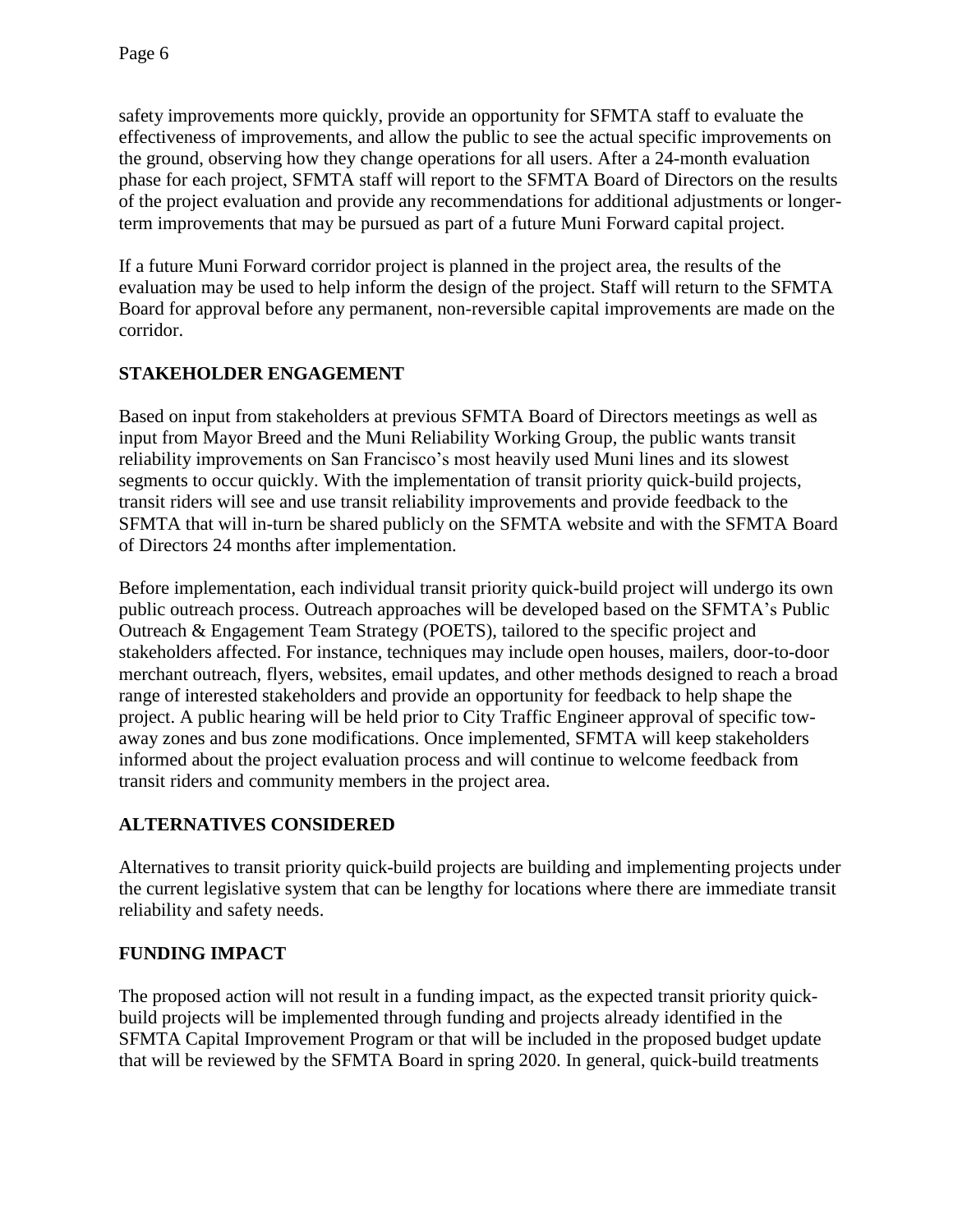cost much less than larger capital projects to improve transit travel time, such as subways or bus rapid transit projects. Individual project costs will be determined on case-by-case basis, but will likely range from as low as \$10,000 for certain Delay Hot Spot locations that only require minor paint and signage changes, to as much as \$10 million or more for larger corridor projects that include significant temporary capital elements, such as temporary concrete boarding islands.

# **ENVIRONMENTAL REVIEW**

On January 23, 2020, the SFMTA, under authority delegated by the Planning Department, determined that the above-mentioned approvals are not defined as a "project" under the California Environmental Quality Act (CEQA) pursuant to Title 14 of the California Code of Regulations Sections 15060(c) and 15378(b).

These approvals do not commit the SFMTA to a definite course of action in carrying out any individual proposal, tow-away zone or bus zone change; any projects proposed as "quick-build" projects that would result in a direct or indirect physical change to the environment will undergo environmental review before project approval.

A copy of the CEQA determination is on file with the Secretary to the SFMTA Board of Directors and is incorporated herein by reference.

# **OTHER APPROVALS RECEIVED OR STILL REQUIRED**

The City Attorney's Office has reviewed this calendar item.

## **RECOMMENDATION**

SFMTA staff recommend that the SFMTA Board of Directors authorize the City Traffic Engineer to approve the installation of tow-away zones and modifications to bus zones on eight Muni Forward corridors and at ten other locations on the list of Transit Delay Hot Spots to enhance safety and reliability following a public hearing as part of the transit priority quick-build program.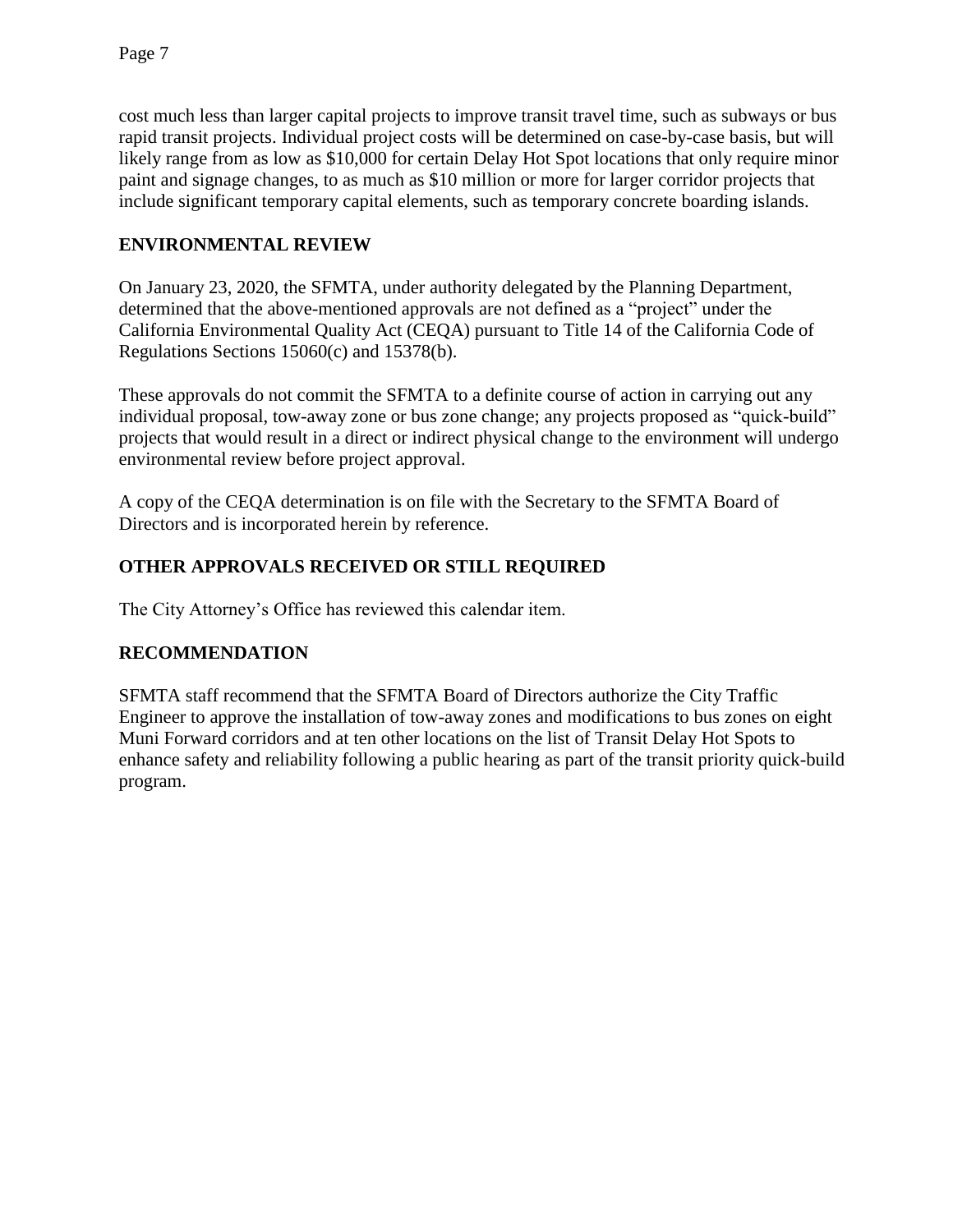#### SAN FRANCISCO MUNICIPAL TRANSPORTATION AGENCY BOARD OF DIRECTORS

#### RESOLUTION No.

WHEREAS, The San Francisco Municipal Transportation Agency is committed to making San Francisco a Transit First city that prioritizes sustainable transportation; and,

WHEREAS, The Muni Reliability Working Grouppresented its recommendations to improve Muni performance to the SFMTA Board, including a priority action to "create a quickbuild program for transit priority investments that mirrors the Vision Zero quick-build program"; and,

WHEREAS, A transit priority quick-build project is defined to only include reversible or adjustable traffic controls to facilitate transit reliability, reduced travel time and improve safety, such as roadway and curb paint, traffic signs, traffic delineators, traffic signal changes, transit boarding islands, and parking and loading changes; and,

WHEREAS, Implementing transit priority quick-build projects on corridors where Muni Forward projects are planned and on the top ten Transit Delay Hot Spots will accelerate the delivery of travel time improvements on these corridors; and,

WHEREAS, A transit priority quick-build project shall include a thorough and transparent evaluation, including soliciting stakeholder feedback, collecting and analyzing safety and performance data, and posting evaluation results on the SFMTA website; and,

WHEREAS, The evaluation duration of a transit priority quick-build project is for 24 months, and an informational report will be provided to the SFMTA Board of Directors at the conclusion of that period with findings and any future recommendations; and,

WHEREAS, The SFMTA proposes to develop transit priority quick-build projects on the following eight Muni Forward corridors and ten locations on the list of Transit Delay Hot Spots:

Muni Forward corridors:

- J Church line on between Duboce Avenue and Geneva Avenue
- K Ingleside line on Ocean Avenue between Junipero Serra Boulevard and Geneva Avenue
- M Oceanview line between Junipero Serra Boulevard and Geneva Avenue
- N Judah line between Church Street and La Playa
- 22 Fillmore line on Fillmore Street between Duboce Avenue and Marina Boulevard
- 29 Sunset (entire route)
- 1 California (entire route)
- 5 Fulton line on Fulton Street between Arguello Boulevard and Park Presidio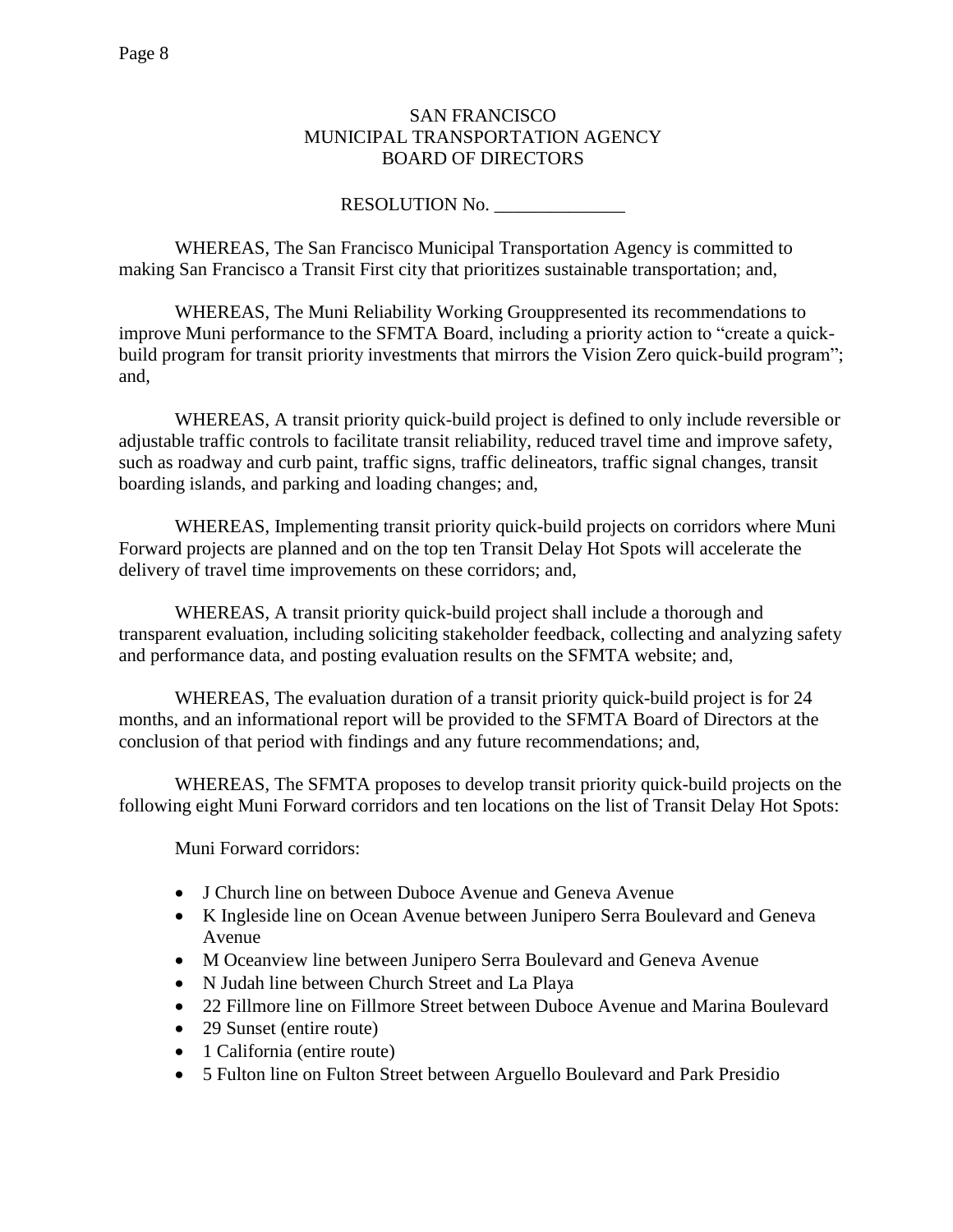Transit Delay Hot Spots:

- 37 Corbett: Church Street and Market Street to 14th Street and Church Street
- 44 O'Shaughnessy: Woodside Avenue and Portola Drive to O'Shaughnessy Boulevard and Portola Drive
- 54 Felton: Van Dyke Avenue and Lane Street to Williams Avenue and 3rd Street
- 30X Marina Express: Pine Street and Front Street to Pine Street and Battery Street
- 27 Bryant: Cyril Magnin Street and Market Street to 5th Street and Mission Street
- 44 O'Shaughnessy: Silver Avenue and San Bruno Avenue to Silver Ave and Bayshore Blvd
- 8AX Bayshore "A" Express and 8BX Bayshore "B" Express: Kearny Street and Sutter Street to Kearny Street and Bush Street
- 19 Polk: Larkin Street and O'Farrell Street to Geary Street and Larkin Street
- 24 Divisadero: Cortland Avenue and Mission Street to 30th Street and Mission Street
- 1BX California "B" Express (and other express routes): Bush Street and Sansome Street to Sansome Street and Pine Street; and,

WHEREAS, To implement these transit priority quick-build projects on a timely basis, staff recommends that the SFMTA Board authorize the City Traffic Engineer to determine locations to install tow-away zones and add, remove, modify, or lengthen bus zones on the eight corridors and ten Transit Delay Hot Spot Segments listed above, based upon a determination of public convenience and necessity including, but not limited to, the alleviation of traffic congestion and public safety; and,

WHEREAS, On January 23, 2020, the SFMTA, under authority delegated by the Planning Department, determined that the above-mentioned approvals are not defined as a "project" under the California Environmental Quality Act (CEQA) pursuant to Title 14 of the California Code of Regulations Sections 15060(c) and 15378(b); and,

WHEREAS, Authorizing the City Traffic Engineer does not commit the SFMTA to a definite course of action in carrying out any individual proposal, tow-away zone or bus zone modification; any projects proposed as "quick-build" projects that would result in a direct or indirect physical change to the environment will undergo environmental review before project approval; and,

WHEREAS, A copy of the CEQA determination is on file with the Secretary to the SFMTA Board of Directors, and is incorporated herein by reference; now, therefore, be it

RESOLVED, That the SFMTA Board of Directors authorizes the City Traffic Engineer to install tow-away zones and add, remove, modify, or lengthen bus zones on eight Muni Forward corridors and ten Transit Delay Hot Spot segments, based upon a determination of public convenience and necessity including, but not limited to, the alleviation of traffic congestion and public safety as follows: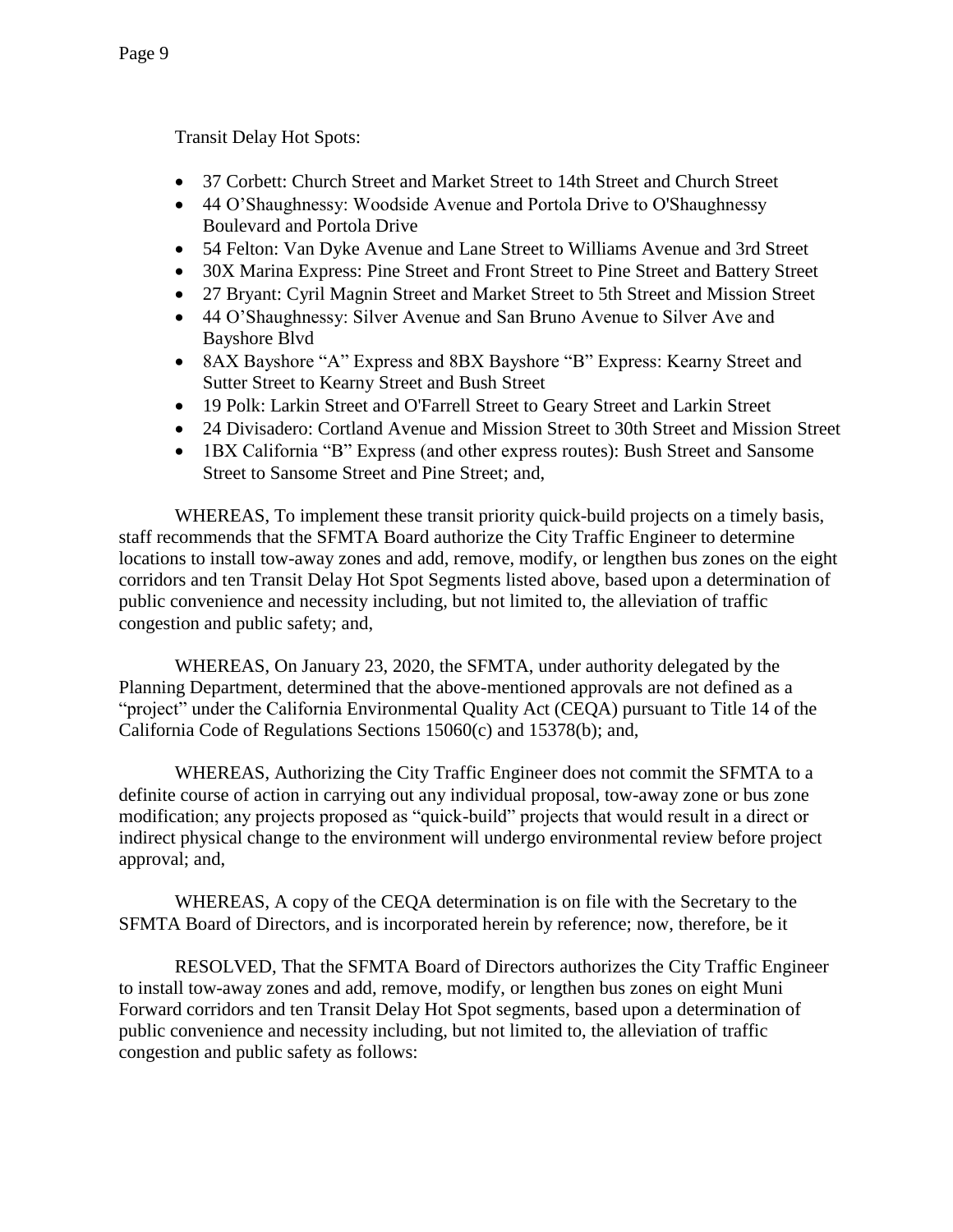Muni Forward corridors:

- J Church line on between Duboce Avenue and Geneva Avenue
- K Ingleside line on Ocean Avenue between Junipero Serra Boulevard and Geneva Avenue
- M Oceanview line between Junipero Serra Boulevard and Geneva Avenue
- N Judah line between Church Street and La Playa
- 22 Fillmore line on Fillmore Street between Duboce Avenue and Marina Boulevard
- 29 Sunset line (entire route)
- 1 California line (entire route)
- 5 Fulton line on Fulton Street between Arguello Boulevard and Park Presidio

Transit Delay Hot Spots:

- 37 Corbett line: Church Street and Market Street to 14th Street and Church Street
- 44 O'Shaughnessy line: Woodside Avenue and Portola Drive to O'Shaughnessy Boulevard and Portola Drive
- 54 Felton line: Van Dyke Avenue and Lane Street to Williams Avenue and 3rd Street
- 30X Marina Express line: Pine Street and Front Street to Pine Street and Battery Street
- 27 Bryant line: Cyril Magnin Street and Market Street to 5th Street and Mission **Street**
- 44 O'Shaughnessy line: Silver Avenue and San Bruno Avenue to Silver Ave and Bayshore Blvd
- 8AX Bayshore "A" Express and 8BX Bayshore "B" Express lines: Kearny Street and Sutter Street to Kearny Street and Bush Street
- 19 Polk line: Larkin Street and O'Farrell Street to Geary Street and Larkin Street
- 24 Divisadero line: Cortland Avenue and Mission Street to 30th Street and Mission Street
- 1BX California "B" Express line (and other express lines): Bush Street and Sansome Street to Sansome Street and Pine Street; and, be it further

RESOLVED, That SFMTA staff shall report to the SFMTA Board of Directors at the conclusion of any transit priority quick-build project, including evaluation findings and recommendations.

I certify that the foregoing resolution was adopted by the San Francisco Municipal Transportation Agency Board of Directors at its meeting of February 18, 2020.

> Secretary to the Board of Directors San Francisco Municipal Transportation Agency

\_\_\_\_\_\_\_\_\_\_\_\_\_\_\_\_\_\_\_\_\_\_\_\_\_\_\_\_\_\_\_\_\_\_\_\_\_\_